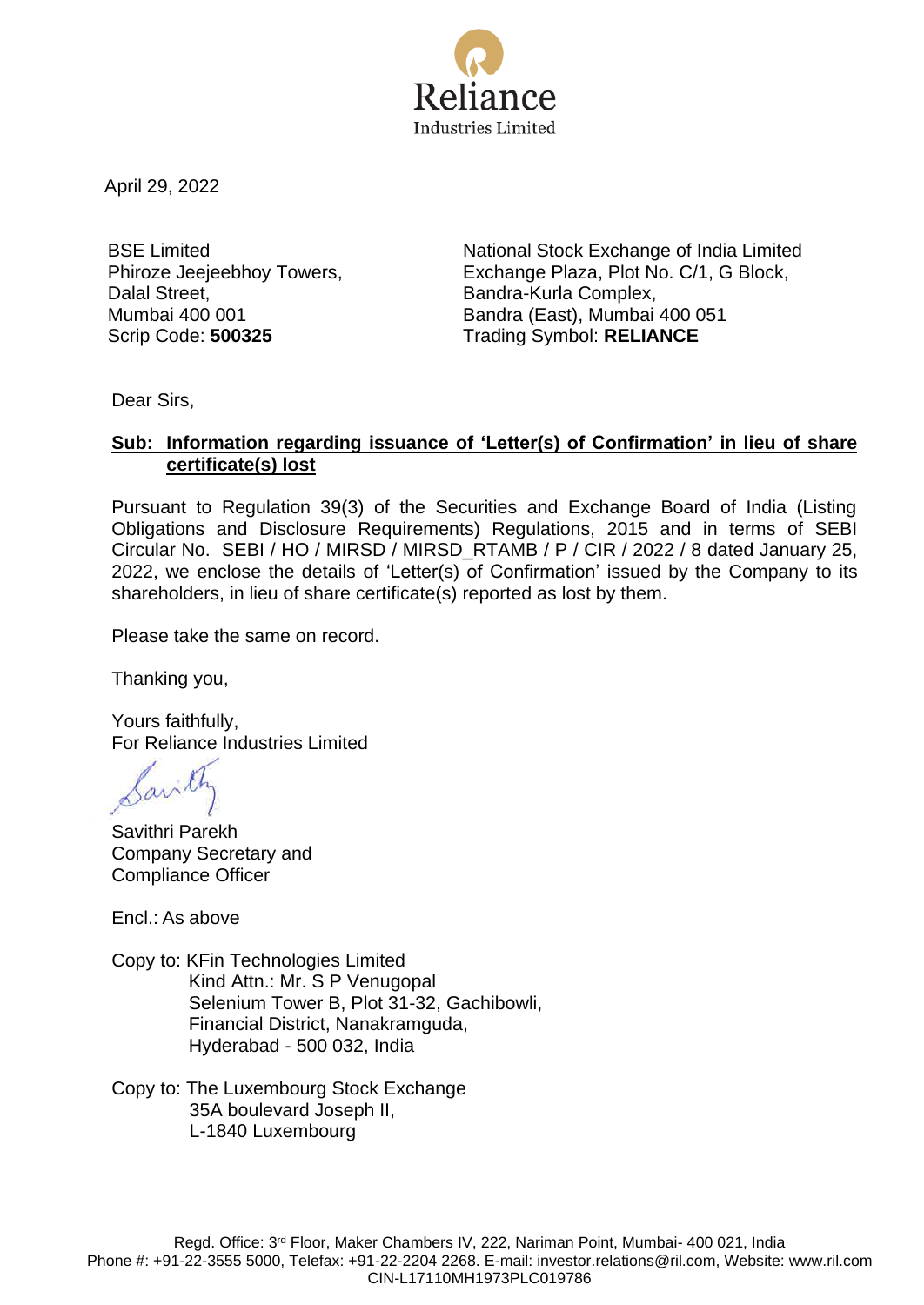| SR.            | FOLIO NO. | <b>NAME</b>                            | NO. OF        | <b>OLD</b>         | <b>LETTER OF</b>    | <b>DISTINCTIVE NUMBERS</b> |            |
|----------------|-----------|----------------------------------------|---------------|--------------------|---------------------|----------------------------|------------|
| <b>NO</b>      |           |                                        | <b>SHARES</b> | <b>CERTIFICATE</b> | <b>CONFIRMATION</b> | <b>FROM</b>                | то         |
|                |           |                                        |               | <b>NUMBER</b>      | <b>NUMBER</b>       |                            |            |
|                |           |                                        |               |                    |                     |                            |            |
| 1              |           | 127806252 PRAKASH H S                  | 18            | 62131843           | 2334                | 2183884800                 | 2183884817 |
| $\overline{2}$ |           | 100139939 PRADEEP KAMALAKAR BHALERAO   | 18            | 62058918           | 2335                | 2182958465                 | 2182958482 |
| 3              |           | 027314392 MUSHIRA ABDUL RASHID GHANDI  | 20            | 3459523            | 2336                | 52399759                   | 52399778   |
|                |           |                                        | $\mathbf{1}$  | 6868317            |                     | 142131371                  | 142131371  |
| 4              |           | 027298346 DASHRATHLAL CHIMANLAL MODI   | 20            | 3457529            | 2337                | 52359879                   | 52359898   |
| 5              |           | 003151727 AMRATLAL GAURISHANKER OZA    | 12            | 13219014           | 2338                | 290401988                  | 290401999  |
|                |           |                                        | 9             | 58471404           |                     | 1625449983                 | 1625449991 |
| 6              |           | 029166099 RAMA SWAMY Y A               | 36            | 58399439           | 2339                | 1622420710                 | 1622420745 |
| 7              |           | 029166056 RAMASWAMY Y A                | 36            | 58399437           | 2340                | 1622420638                 | 1622420673 |
| 8              |           | 105535905 SANJAY SOMAIYA               | 18            | 57415528           | 2341                | 1591394981                 | 1591394998 |
| 9              |           | 027222269 RAJENDRA DASHRATHLAL MODI    | 20            | 3448242            | 2342                | 52174139                   | 52174158   |
| 10             |           | 084827789 SUSHILA PRAFUL MARFARIA      | 9             | 57350411           | 2343                | 1589315611                 | 1589315619 |
|                |           |                                        | 9             | 62020428           |                     | 2182509466                 | 2182509474 |
|                |           |                                        | 18            | 66661968           |                     | 6875408618                 | 6875408635 |
| 11             |           | 100089729 MULCHAND K BAFNA             | 9             | 57746710           | 2344                | 1601317740                 | 1601317748 |
|                |           |                                        | 9             | 58599322           |                     | 1627463803                 | 1627463811 |
| 12             |           | 059976508 N JAYA PRAKASH               | 10            | 11496430           | 2345                | 207351352                  | 207351361  |
|                |           |                                        | 20            | 62125975           |                     | 2183811288                 | 2183811307 |
| 13             |           | 130061594 MANINDER KAUR                | 18            | 57562902           | 2346                | 1595908527                 | 1595908544 |
| 14             |           | 012740018 SMT SHAMALA LAXMAN KHADAKKAR | 14            | 1056185            | 2347                | 25819951                   | 25819964   |
| 15             |           | 004167813 M JANARDHAN                  | 5             | 679810             | 2348                | 17657181                   | 17657185   |
|                |           |                                        | 3             | 1069806            |                     | 25970705                   | 25970707   |
|                |           |                                        | 5             | 3165448            |                     | 49913448                   | 49913452   |
|                |           |                                        | $\mathbf{1}$  | 6448014            |                     | 136049328                  | 136049328  |
| 16             |           | 064168410 KAUSIK ROY                   | 38            | 62587573           | 2349                | 2217252820                 | 2217252857 |
| 17             |           | 105999740 BISWANATH SAHU               | 18            | 62169914           | 2350                | 2184370188                 | 2184370205 |
| 18             |           | 071893588 MISS PRITI JHATAKIA          | 25            | 20131876           | 2351                | 404491770                  | 404491794  |
| 19             |           | 126530237 NAYYAR SHAFIQ AZMI           | 18            | 66664731           | 2352                | 6875802975                 | 6875802992 |
| 20             |           | 067389581 MUGATLAL HANSORA             | 25            | 14478894           | 2353                | 388043450                  | 388043474  |
| 21             |           | 128533802 KISHOR M HANSORA             | 9             | 57368818           | 2354                | 1589923563                 | 1589923571 |
|                |           |                                        | 18            | 66674930           |                     | 6876921608                 | 6876921625 |
| 22             |           | 055687641 RAJPAL GANDHI                | 4             | 66420383           | 2355                | 6854586421                 | 6854586424 |
|                |           | 23 033224796 R VISWANATHAN             | $\mathbf{1}$  | 14123957           | 2356                | 331168233                  | 331168233  |
| 24             |           | 017703722 MISS SANGEETA GUPTA          | 16            | 66442054           | 2357                | 6856702432                 | 6856702447 |
| 25             |           | 063732575 B SITARAMA BABU              | 10            | 11481775           | 2358                | 207074180                  | 207074189  |
|                |           |                                        | 10            | 66804821           |                     | 6888069714                 | 6888069723 |
| 26             |           | 018851547 SITA RAMABABU BANGARU        | 1             | 13707155           | 2359                | 293289101                  | 293289101  |
|                |           |                                        | 1             | 13707156           |                     | 293289102                  | 293289102  |
|                |           |                                        | $\mathbf{1}$  | 13707157           |                     | 293289103                  | 293289103  |
|                |           |                                        | $\mathbf{1}$  | 13707158           |                     | 293289104                  | 293289104  |
|                |           |                                        | 4             | 66804768           |                     | 6888056536                 | 6888056539 |
| 27             |           | 029879923 VASANT PRABHU                | 5             | 12661813           | 2360                | 256949758                  | 256949762  |
|                |           |                                        | 5             | 62031327           |                     | 2182633394                 | 2182633398 |
| 28             |           | 012525699 SUNITA AGGARWAALA            | $\mathbf{1}$  | 13350758           | 2361                | 292722430                  | 292722430  |
|                |           |                                        | $\mathbf{1}$  | 61842491           |                     | 2180461149                 | 2180461149 |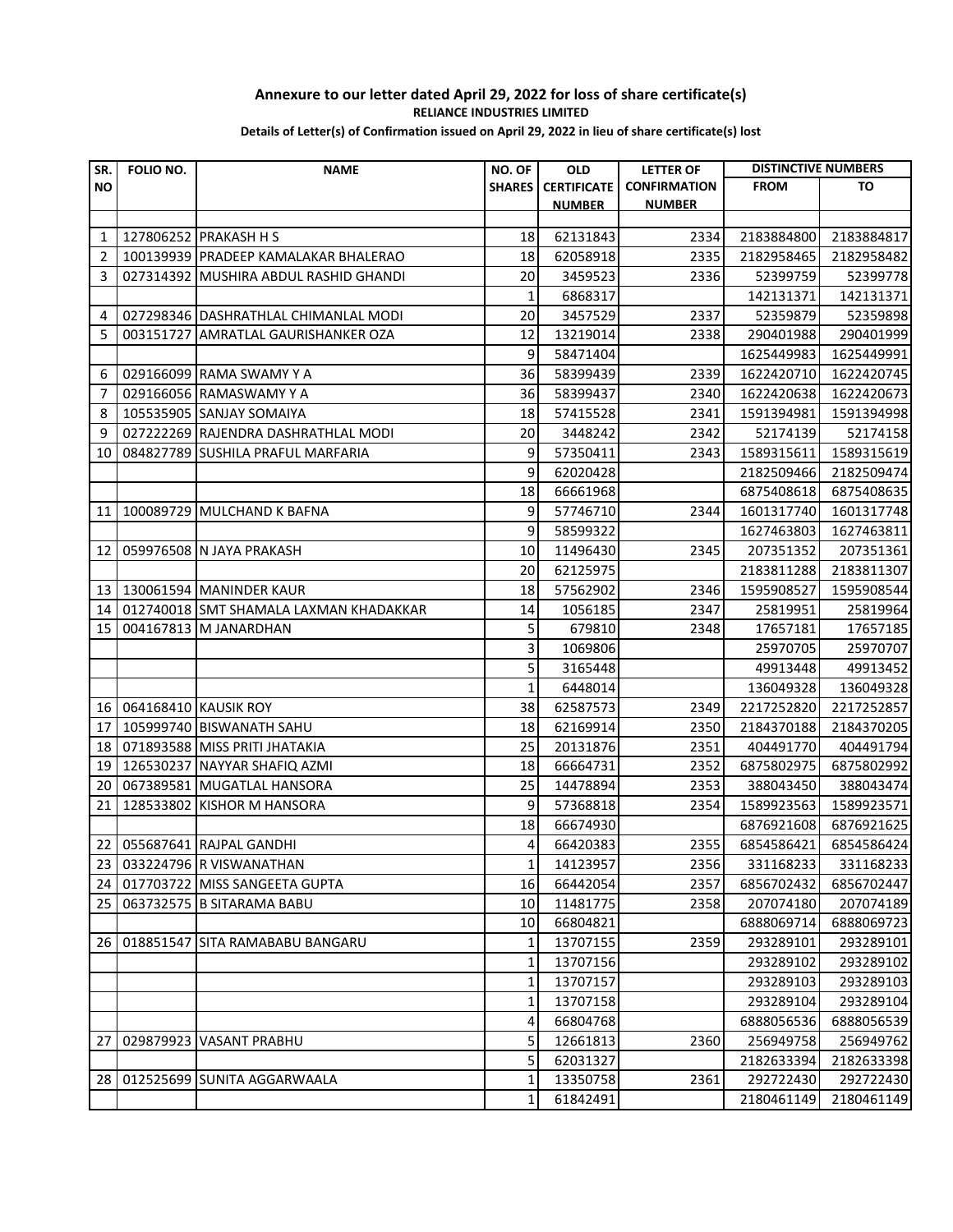| SR.       | FOLIO NO.          | <b>NAME</b>                             | NO. OF         | <b>OLD</b>         | <b>LETTER OF</b>    | <b>DISTINCTIVE NUMBERS</b> |            |
|-----------|--------------------|-----------------------------------------|----------------|--------------------|---------------------|----------------------------|------------|
| <b>NO</b> |                    |                                         | <b>SHARES</b>  | <b>CERTIFICATE</b> | <b>CONFIRMATION</b> | <b>FROM</b>                | TO         |
|           |                    |                                         |                | <b>NUMBER</b>      | <b>NUMBER</b>       |                            |            |
| 29        |                    | 105192081 S M AGARWAL                   | 9              | 57320068           | 2362                | 1588311139                 | 1588311147 |
|           |                    |                                         | 18             | 62005489           |                     | 2182339376                 | 2182339393 |
| 30        | 064382365 DINESH H |                                         | 15             | 11512973           | 2363                | 207686625                  | 207686639  |
| 31        |                    | 105949548 ARUNA TRIMBAK JADHAV          | 36             | 66692815           | 2364                | 6878707924                 | 6878707959 |
| 32        |                    | 027898581 HASHMUKH DAYALAL HAMIRANI     | 6              | 12414384           | 2365                | 255954242                  | 255954247  |
| 33        |                    | 108676275 RUPINDER KAUR HEHAR           | 27             | 62438402           | 2366                | 2205632369                 | 2205632395 |
| 34        |                    | 084610933 KUSUMBEN MAKWANA              | 46             | 59608072           | 2367                | 2233704974                 | 2233705019 |
| 35        |                    | 029640378 SUMAN NAHARIA                 | 12             | 61828213           | 2368                | 2180287974                 | 2180287985 |
| 36        |                    | 029640386 KAILASH CHANDER NAHARIA       | 8              | 61828214           | 2369                | 2180287986                 | 2180287993 |
| 37        |                    | 125537220 MUKKAMALLA KESAVA REDDY       | 18             | 57801698           | 2370                | 1602942407                 | 1602942424 |
| 38        |                    | 101943766 SHANKUNTALA DEVI SARAOGI      | 45             | 58214932           | 2371                | 1614843885                 | 1614843929 |
| 39        |                    | 109964665 C B KODWANI                   | 36             | 66419756           | 2372                | 6854524616                 | 6854524651 |
| 40        |                    | 004394968 PAWAN KUMAR RUSTAGI           | 22             | 12940192           | 2373                | 259730876                  | 259730897  |
|           |                    |                                         | 25             | 14513294           |                     | 388931650                  | 388931674  |
| 41        |                    | 016929085 PAWAN KUMAR RUSTAGI           | $\mathbf{1}$   | 13351055           | 2374                | 292722827                  | 292722827  |
|           |                    |                                         | 1              | 13351056           |                     | 292722828                  | 292722828  |
|           |                    |                                         | 1              | 13351057           |                     | 292722829                  | 292722829  |
|           |                    |                                         | 1              | 13351058           |                     | 292722830                  | 292722830  |
|           |                    |                                         | 4              | 61815060           |                     | 2180131834                 | 2180131837 |
| 42        |                    | 067389565 KISHOR HANSORA                | 25             | 14478892           | 2375                | 388043400                  | 388043424  |
|           |                    |                                         | 25             | 50203313           |                     | 1157222848                 | 1157222872 |
| 43        |                    | 068648793 MARY BISHRAM EKKA             | 50             | 62382812           | 2376                | 2199320904                 | 2199320953 |
| 44        |                    | 027416519 DILIPKUMAR CHIMANBHAI PATEL   | 25             | 62331055           | 2377                | 2194852130                 | 2194852154 |
| 45        |                    | 004470184 RAJANI PRABHAKAR              | 4              | 1093226            | 2378                | 26246639                   | 26246642   |
|           |                    |                                         | 10             | 10224364           |                     | 183649052                  | 183649061  |
|           |                    |                                         | $\overline{2}$ | 12517012           |                     | 256296885                  | 256296886  |
|           |                    |                                         | $\mathbf{1}$   | 14092513           |                     | 331070900                  | 331070900  |
|           |                    |                                         | 17             | 55029831           |                     | 1337516424                 | 1337516440 |
| 46        |                    | 074902278 CHETAN BHARDWAJ               | 25             | 16686295           | 2379                | 467295355                  | 467295379  |
|           |                    |                                         | 5              | 16686296           |                     | 467295380                  | 467295384  |
|           |                    |                                         | 120            | 66413103           |                     | 6853818463                 | 6853818582 |
| 47        | 069888941          | <b>CHETAN BHARDWAJ</b>                  | 25             | 14517868           | 2380                | 389050000                  | 389050024  |
|           |                    |                                         | 100            | 66413055           |                     | 6853814241                 | 6853814340 |
|           |                    | 48   126434815   DHANRAJ PREMCHAND JAIN | 27             | 58112489           | 2381                | 1611940469                 | 1611940495 |
|           |                    |                                         | 27             | 62480183           |                     | 2209193460                 | 2209193486 |
|           |                    |                                         | 54             | 66738773           |                     | 6882877588                 | 6882877641 |
| 49        |                    | 030607317 PRAVINA KESHAVLAL SHAH        | 18             | 7178592            | 2382                | 144581996                  | 144582013  |
|           |                    |                                         | 18             | 62047353           |                     | 2182819061                 | 2182819078 |
|           |                    |                                         | 36             | 66700832           |                     | 6879448088                 | 6879448123 |
|           |                    | 50   109961348   MANJULA CHAKRABORTY    | 90             | 66413321           | 2383                | 6853833878                 | 6853833967 |
| 51        |                    | 071844391 ASHOK KUMAR DABRA             | 60             | 66500882           | 2384                | 6861161219                 | 6861161278 |
| 52        |                    | 071635201 SIKHA MUKHOPADHYAY            | 60             | 62457836           | 2385                | 2207326958                 | 2207327017 |
|           |                    |                                         | 120            | 66712227           |                     | 6880492997                 | 6880493116 |
| 53        |                    | 125038819 ASHA SACHAN                   | 54             | 57577110           | 2386                | 1596303953                 | 1596304006 |
|           |                    |                                         | 54             | 62265157           |                     | 2189830118                 | 2189830171 |
| 54 I      |                    | 043356275 KERSHASP HORMUSJI DADINATHA   | 20             | 8745158            | 2387                | 81650073                   | 81650092   |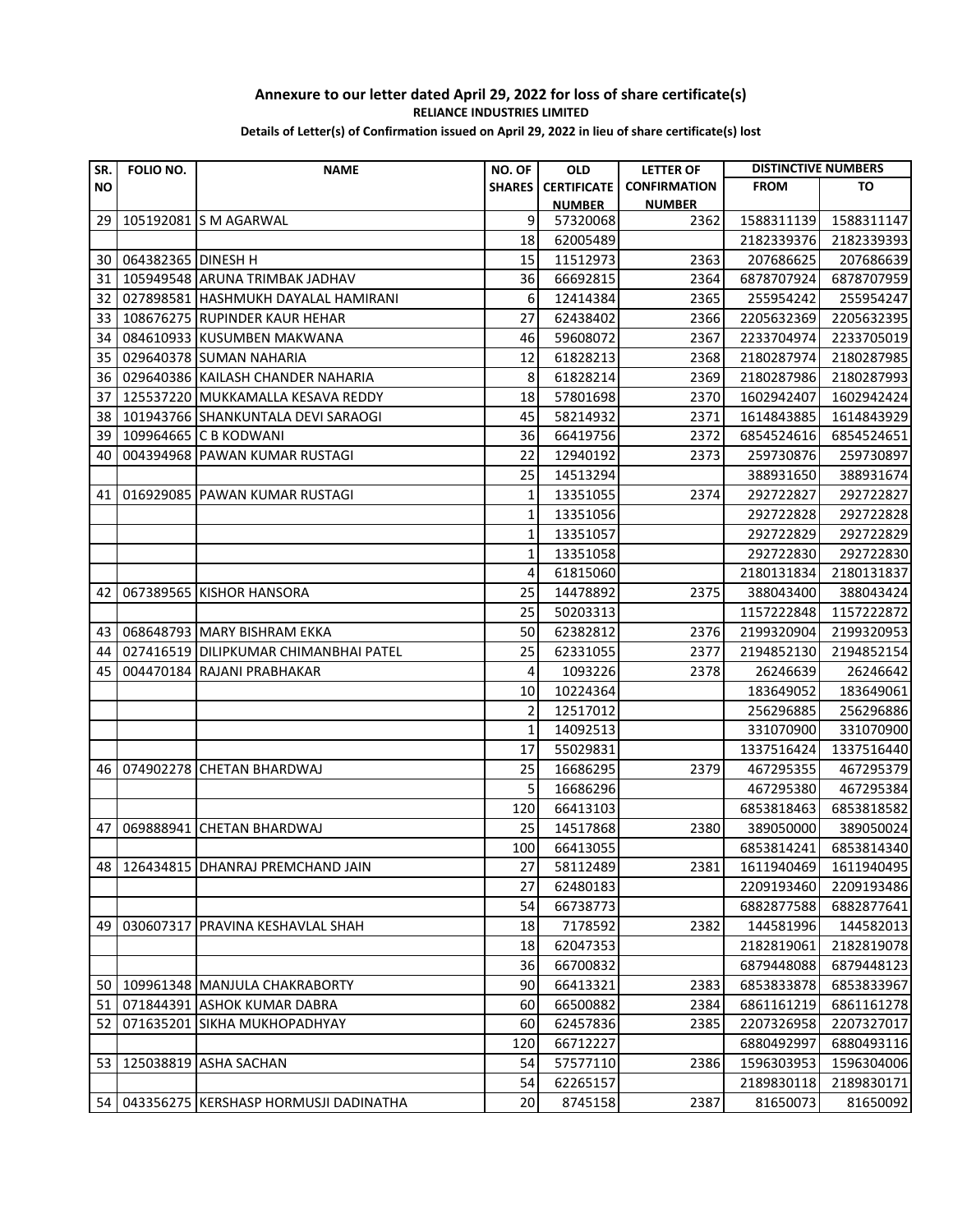#### **Annexure to our letter dated April 29, 2022 for loss of share certificate(s) RELIANCE INDUSTRIES LIMITED Details of Letter(s) of Confirmation issued on April 29, 2022 in lieu of share certificate(s) lost**

| SR.       | FOLIO NO. | <b>NAME</b>                           | NO. OF         | <b>OLD</b>           | <b>LETTER OF</b>    | <b>DISTINCTIVE NUMBERS</b> |                        |
|-----------|-----------|---------------------------------------|----------------|----------------------|---------------------|----------------------------|------------------------|
| <b>NO</b> |           |                                       | <b>SHARES</b>  | <b>CERTIFICATE</b>   | <b>CONFIRMATION</b> | <b>FROM</b>                | TO                     |
|           |           |                                       |                | <b>NUMBER</b>        | <b>NUMBER</b>       |                            |                        |
|           |           |                                       | 20             | 8745159              |                     | 81650093                   | 81650112               |
|           |           |                                       | 2              | 8745160              |                     | 81650113                   | 81650114               |
|           |           |                                       | 10             | 9761275              |                     | 81650063                   | 81650072               |
| 55        |           | 102644703 UMED KANWAR                 | 9              | 58239655             | 2388                | 1615614400                 | 1615614408             |
|           |           |                                       | 18             | 61917483             |                     | 2181412709                 | 2181412726             |
|           |           |                                       | 36             | 66528777             |                     | 6863071835                 | 6863071870             |
| 56        |           | 102387671 ASHA MOHAN                  | 18             | 57625936             | 2389                | 1597727967                 | 1597727984             |
|           |           |                                       | 18             | 61892396             |                     | 2181103953                 | 2181103970             |
|           |           |                                       | 36             | 66501162             |                     | 6861177809                 | 6861177844             |
| 57        |           | 084874116 SUSHILA PRAFUL MARFATIA     | 10             | 50095762             | 2390                | 1155282860                 | 1155282869             |
|           |           |                                       | 10             | 59666197             |                     | 202387122                  | 202387131              |
|           |           |                                       | 20             | 62019874             |                     | 2182503008                 | 2182503027             |
|           |           |                                       | 40             | 66661032             |                     | 6875309019                 | 6875309058             |
| 58        |           | 014385738 JASUMATI SADASHANKER SHUKLA | 5              | 3386800              | 2391                | 51288743                   | 51288747               |
|           |           |                                       | 25<br>25       | 14457250<br>16663869 |                     | 387479275<br>466901075     | 387479299<br>466901099 |
|           |           |                                       | 5              | 16663870             |                     | 466901100                  | 466901104              |
|           |           |                                       | 20             | 51182777             |                     | 1173021803                 | 1173021822             |
|           |           |                                       | 10             | 51182778             |                     | 1173021823                 | 1173021832             |
|           |           |                                       | 60             | 62385056             |                     | 2199647140                 | 2199647199             |
| 59        |           | 050737900 VIMAL KUMAR AGARWAL         | 20             | 11435022             | 2392                | 206082292                  | 206082311              |
|           |           |                                       | 20             | 50897465             |                     | 1164902704                 | 1164902723             |
|           |           |                                       | 40             | 62494252             |                     | 2210198027                 | 2210198066             |
| 60        |           | 068882338 VENKATANNA MATTA            | 25             | 16084403             | 2393                | 401887795                  | 401887819              |
|           |           |                                       | 25             | 51039642             |                     | 1168237903                 | 1168237927             |
|           |           |                                       | 50             | 66781826             |                     | 6886175445                 | 6886175494             |
| 61        |           | 034191735 CHANDRIKA M SHARMA          | 20             | 4398239              | 2394                | 71174079                   | 71174098               |
|           |           |                                       | 40             | 62426651             |                     | 2204554719                 | 2204554758             |
| 62        |           | 032455336 LT COL C S KOHLI            | 5              | 7350077              | 2395                | 146034571                  | 146034575              |
|           |           |                                       | $\mathbf{1}$   | 12323896             |                     | 255574207                  | 255574207              |
|           |           |                                       | $\mathbf{1}$   | 14049484             |                     | 330954929                  | 330954929              |
|           |           |                                       | 25             | 14519849             |                     | 389101525                  | 389101549              |
|           |           |                                       | 32             | 62225070             |                     | 2186594580                 | 2186594611             |
|           |           |                                       | 64             | 66420959             |                     | 6854644602                 | 6854644665             |
| 63 I      |           | 032455328 CHARANJIT SINGH KOHLI       | 5              | 14769944             | 2396                | 394222750                  | 394222754              |
|           |           |                                       | 5              | 61826569             |                     | 2180268688                 | 2180268692             |
|           |           |                                       | 10             | 66420958             |                     | 6854644592                 | 6854644601             |
| 64        |           | 035330691 CHARAN JIT SINGH            | 2              | 12326937             | 2397                | 255588790                  | 255588791              |
|           |           |                                       | 1              | 14050360             |                     | 330958175                  | 330958175              |
|           |           |                                       | 5              | 14770030             |                     | 394224570                  | 394224574              |
|           |           |                                       | 8              | 61826588             |                     | 2180268905                 | 2180268912             |
|           |           |                                       | 16             | 66421010             |                     | 6854651998                 | 6854652013             |
| 65        |           | 032032231 LTCOL C S KOHLI             | 1              | 12326738             | 2398                | 255587749                  | 255587749              |
|           |           |                                       | 1              | 14050311             |                     | 330958037                  | 330958037              |
|           |           |                                       | $\overline{2}$ | 61826553             |                     | 2180268534                 | 2180268535             |
|           |           |                                       | 4              | 66420935             |                     | 6854641751                 | 6854641754             |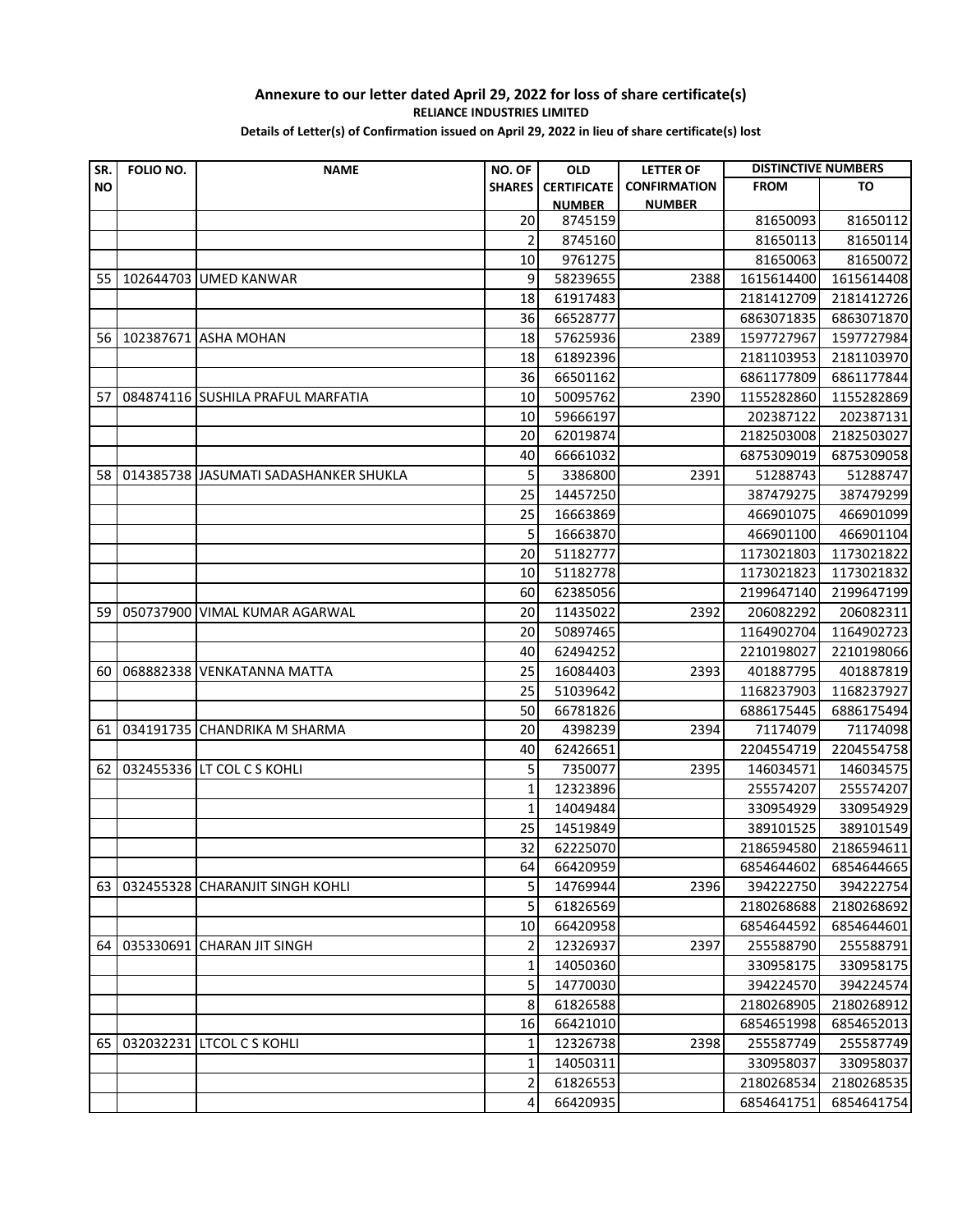| SR.       | FOLIO NO. | <b>NAME</b>                          | NO. OF        | <b>OLD</b>         | <b>LETTER OF</b>    | <b>DISTINCTIVE NUMBERS</b> |            |
|-----------|-----------|--------------------------------------|---------------|--------------------|---------------------|----------------------------|------------|
| <b>NO</b> |           |                                      | <b>SHARES</b> | <b>CERTIFICATE</b> | <b>CONFIRMATION</b> | <b>FROM</b>                | то         |
|           |           |                                      |               | <u>NUMBER</u>      | <b>NUMBER</b>       |                            |            |
| 66        |           | 073878900 SAIKUMAR SUNDARESAN IYER   | 60            | 62403970           | 2399                | 2201965847                 | 2201965906 |
| 67        |           | 068911362 SAIKUMAR SUNDARESAN IYER   | 50            | 62403944           | 2400                | 2201964514                 | 2201964563 |
| 68        |           | 080383088 SANHITA DAS                | 160           | 66871175           | 2401                | 6893605245                 | 6893605404 |
| 69        |           | 028897367 SHASHANK SHEKHAR SHASTRI   | 130           | 66859684           | 2402                | 6892631896                 | 6892632025 |
| 70        |           | 028897359 MANJULATA SHASTRI          | 142           | 66859683           | 2403                | 6892631754                 | 6892631895 |
| 71        |           | 052950112 AZAM KHAN                  | 40            | 11361135           | 2404                | 204451776                  | 204451815  |
|           |           |                                      | 10            | 51338037           |                     | 1175764885                 | 1175764894 |
|           |           |                                      | 30            | 51338038           |                     | 1175764895                 | 1175764924 |
|           |           |                                      | 80            | 66701934           |                     | 6879544274                 | 6879544353 |
| 72        |           | 111209386 MANHARLAL C LALAVANI       | 36            | 58057525           | 2405                | 1610336561                 | 1610336596 |
|           |           |                                      | 36            | 62315924           |                     | 2193528126                 | 2193528161 |
| 73        |           | 108631646 ASHA JOSHI                 | 18            | 57309116           | 2406                | 1587947938                 | 1587947955 |
|           |           |                                      | 18            | 62000942           |                     | 2182287686                 | 2182287703 |
|           |           |                                      | 36            | 66630609           |                     | 6871183206                 | 6871183241 |
| 74        |           | 018356708 ASHA AJAY JOSHI            | 1             | 13551651           | 2407                | 293018152                  | 293018152  |
|           |           |                                      | 1             | 13551652           |                     | 293018153                  | 293018153  |
|           |           |                                      | $\mathbf{1}$  | 13551653           |                     | 293018154                  | 293018154  |
|           |           |                                      | $\mathbf{1}$  | 13551654           |                     | 293018155                  | 293018155  |
|           |           |                                      | 4             | 50034362           |                     | 1154890152                 | 1154890155 |
|           |           |                                      | 18            | 58262486           |                     | 1616534588                 | 1616534605 |
|           |           |                                      | 26            | 62380233           |                     | 2199026471                 | 2199026496 |
|           |           |                                      | 52            | 66628975           |                     | 6871007150                 | 6871007201 |
| 75        |           | 125127684 SUDHA MUKIM                | 18            | 57527627           | 2408                | 1594800586                 | 1594800603 |
|           |           |                                      | 18            | 61835251           |                     | 2180373428                 | 2180373445 |
|           |           |                                      | 36            | 66432003           |                     | 6855671021                 | 6855671056 |
| 76        |           | 050490114 CHAKKAMBATH GOPALAKRISHNAN | 40            | 11540608           | 2409                | 208251148                  | 208251187  |
|           |           |                                      | 10            | 53412356           |                     | 1249989595                 | 1249989604 |
|           |           |                                      | 30            | 53412357           |                     | 1249989605                 | 1249989634 |
|           |           |                                      | 80            | 62569696           |                     | 2215792666                 | 2215792745 |
| 77        |           | 051078080 MOHANDAS SUNDER IDDYA      | 40            | 11489139           | 2410                | 207215075                  | 207215114  |
|           |           |                                      | 80            | 62529357           |                     | 2212621455                 | 2212621534 |
| 78        | 035182101 | <b>RANI BARANWAL</b>                 | 20            | 4538797            | 2411                | 73985239                   | 73985258   |
|           |           |                                      | 20            | 4538798            |                     | 73985259                   | 73985278   |
|           |           |                                      | 140           | 62292555           |                     | 2191820982                 | 2191821121 |
| 79        |           | 056329226 MRS BINA JALAN             | 20            | 11598641           | 2412                | 209556169                  | 209556188  |
|           |           |                                      | 20            | 50929138           |                     | 1165536164                 | 1165536183 |
|           |           |                                      | 40            | 62606461           |                     | 2218519929                 | 2218519968 |
| 80        |           | 035182110 PRADEEP KUMAR BARANWAL     | 20            | 4538799            | 2413                | 73985279                   | 73985298   |
|           |           |                                      | 20            | 4538800            |                     | 73985299                   | 73985318   |
|           |           |                                      | 80            | 62292556           |                     | 2191821122                 | 2191821201 |
| 81        | 107287607 | <b>K T JOHN</b>                      | 126           | 66436151           | 2414                | 6856089018                 | 6856089143 |
| 82        |           | 088303008 GAJANAN SAWLARAM GHORPADE  | 20            | 59246932           | 2415                | 1930767229                 | 1930767248 |
|           |           |                                      | 40            | 66665555           |                     | 6875908360                 | 6875908399 |
| 83        |           | 125215826 UDAY SHANKAR               | 72            | 66899534           | 2416                | 6895653045                 | 6895653116 |
| 84        |           | 125830911 UDAY SHANKAR               | 180           | 66898139           | 2417                | 6895548977                 | 6895549156 |
| 85        |           | 068022851 SURINDER PUNIANI           | 25            | 16017673           | 2418                | 400166220                  | 400166244  |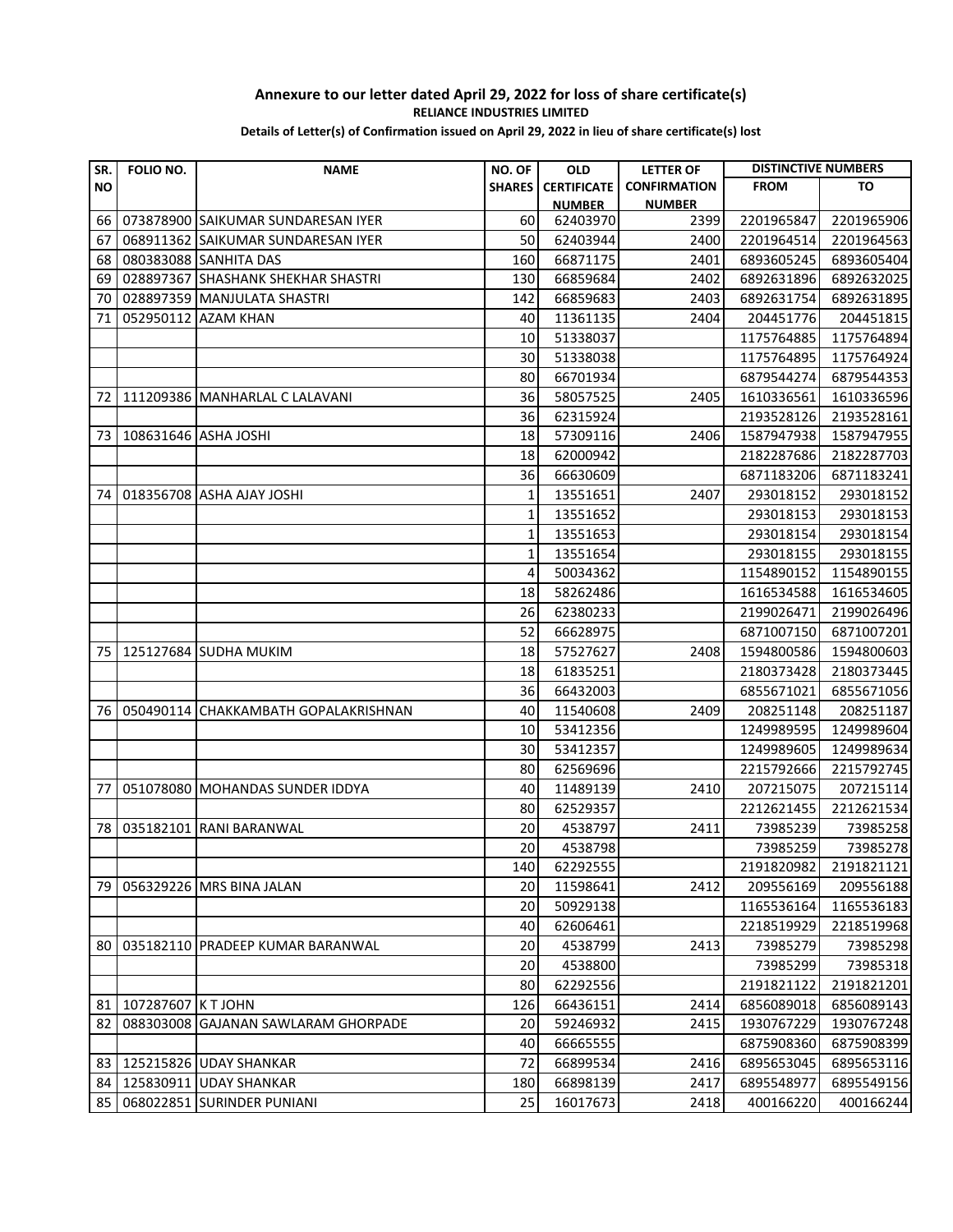| SR.       | FOLIO NO.            | <b>NAME</b>                      | NO. OF        | <b>OLD</b>           | <b>LETTER OF</b>    | <b>DISTINCTIVE NUMBERS</b> |                      |
|-----------|----------------------|----------------------------------|---------------|----------------------|---------------------|----------------------------|----------------------|
| <b>NO</b> |                      |                                  | <b>SHARES</b> | <b>CERTIFICATE</b>   | <b>CONFIRMATION</b> | <b>FROM</b>                | то                   |
|           |                      |                                  |               | <b>NUMBER</b>        | <b>NUMBER</b>       |                            |                      |
|           |                      |                                  | 25            | 50970035             |                     | 1166497728                 | 1166497752           |
|           |                      |                                  | 50            | 62256189             |                     | 2189189660                 | 2189189709           |
| 86        |                      | 109909303 DIMPLE POPLI           | 18            | 61818851             | 2419                | 2180174879                 | 2180174896           |
| 87        |                      | 031161541 DIMPLE POPLI           | 20            | 3985801              | 2420                | 62925319                   | 62925338             |
|           |                      |                                  | 322           | 62227846             |                     | 2186833371                 | 2186833692           |
| 88        |                      | 037483222 SUNITA DESHPANDE       | 208           | 66707141             | 2421                | 6880045610                 | 6880045817           |
| 89        | 000249921            | COMAL RAMACHANDRAN SUNDARAMURTI  | 2376          | 62222321             | 2422                | 2186308184                 | 2186310559           |
| 90        |                      | 032457304 GAJANAN GHORPADE       | 20            | 4172673              | 2423                | 66662759                   | 66662778             |
|           |                      |                                  | 25            | 14648761             |                     | 392002240                  | 392002264            |
|           |                      |                                  | 5             | 14648762             |                     | 392002265                  | 392002269            |
|           |                      |                                  | 50            | 50227910             |                     | 1158113923                 | 1158113972           |
|           |                      |                                  | 200           | 66665169             |                     | 6875858290                 | 6875858489           |
| 91        |                      | 009485350 MANOJ NANDLAL CHHABRIA | 50            | 54795621             | 2424                | 1327531740                 | 1327531789           |
|           |                      |                                  | 50            | 54795622             |                     | 1327531790                 | 1327531839           |
|           |                      |                                  | 50            | 54795623             |                     | 1327531840                 | 1327531889           |
|           |                      |                                  | 50            | 54795624             |                     | 1327531890                 | 1327531939           |
|           |                      |                                  | 200           | 62653339             |                     | 2223626819                 | 2223627018           |
|           |                      |                                  | 400           | 66660919             |                     | 6875298123                 | 6875298522           |
| 92        |                      | 030224761 MAJOR SATISH CHANDER   | 20            | 3852281              | 2425                | 60254919                   | 60254938             |
|           |                      |                                  | $\mathbf{1}$  | 7142256              |                     | 144277368                  | 144277368            |
|           |                      |                                  | 8             | 7142257              |                     | 144277369                  | 144277376            |
|           |                      |                                  | 10            | 10000691             |                     | 180556665                  | 180556674            |
|           |                      |                                  | 11            | 54426726             |                     | 1288543121                 | 1288543131           |
|           |                      |                                  | 28            | 54426727             |                     | 1288543132                 | 1288543159           |
|           |                      |                                  | 18            | 58430320             |                     | 1623749604                 | 1623749621           |
|           |                      |                                  | 96            | 62208127             |                     | 2184985574                 | 2184985669           |
|           |                      |                                  | 192           | 66402190             |                     | 6852743542                 | 6852743733           |
| 93        | 108631654 AJAY JOSHI |                                  | 18            | 57309117             | 2426                | 1587947956                 | 1587947973           |
|           |                      |                                  | 18            | 62000943             |                     | 2182287704                 | 2182287721           |
|           |                      |                                  | 36            | 66630610             |                     | 6871183242                 | 6871183277           |
| 94        |                      | 003126081 AJAY CHINTAMAN JOSHI   | 10            | 593138               | 2427                | 17020588                   | 17020597             |
|           |                      |                                  | 14<br>10      | 987907               |                     | 25034661                   | 25034674             |
|           |                      |                                  |               | 2495559<br>2495559   |                     | 83143991<br>83923769       | 83144000<br>83923788 |
|           |                      |                                  | 20<br>20      |                      |                     |                            |                      |
|           |                      |                                  | 10            | 2495559              |                     | 83923789                   | 83923808             |
|           |                      |                                  | 20            | 2495560<br>5005229   |                     | 83144001<br>82551857       | 83144010<br>82551876 |
|           |                      |                                  | 47            | 6381446              |                     | 135043891                  | 135043937            |
|           |                      |                                  | 50            |                      |                     |                            | 212965722            |
|           |                      |                                  | 22            | 11698169<br>11698170 |                     | 212965673<br>212965723     | 212965744            |
|           |                      |                                  | 37            | 12986489             |                     | 260969468                  | 260969504            |
|           |                      |                                  | 5             | 13549099             |                     | 293014296                  | 293014300            |
|           |                      |                                  | $\mathbf{1}$  | 13549100             |                     | 293014301                  | 293014301            |
|           |                      |                                  | 1             | 13549101             |                     | 293014302                  | 293014302            |
|           |                      |                                  | 1             | 13549102             |                     | 293014303                  | 293014303            |
|           |                      |                                  | 10            | 13998546             |                     | 330274301                  | 330274310            |
|           |                      |                                  |               |                      |                     |                            |                      |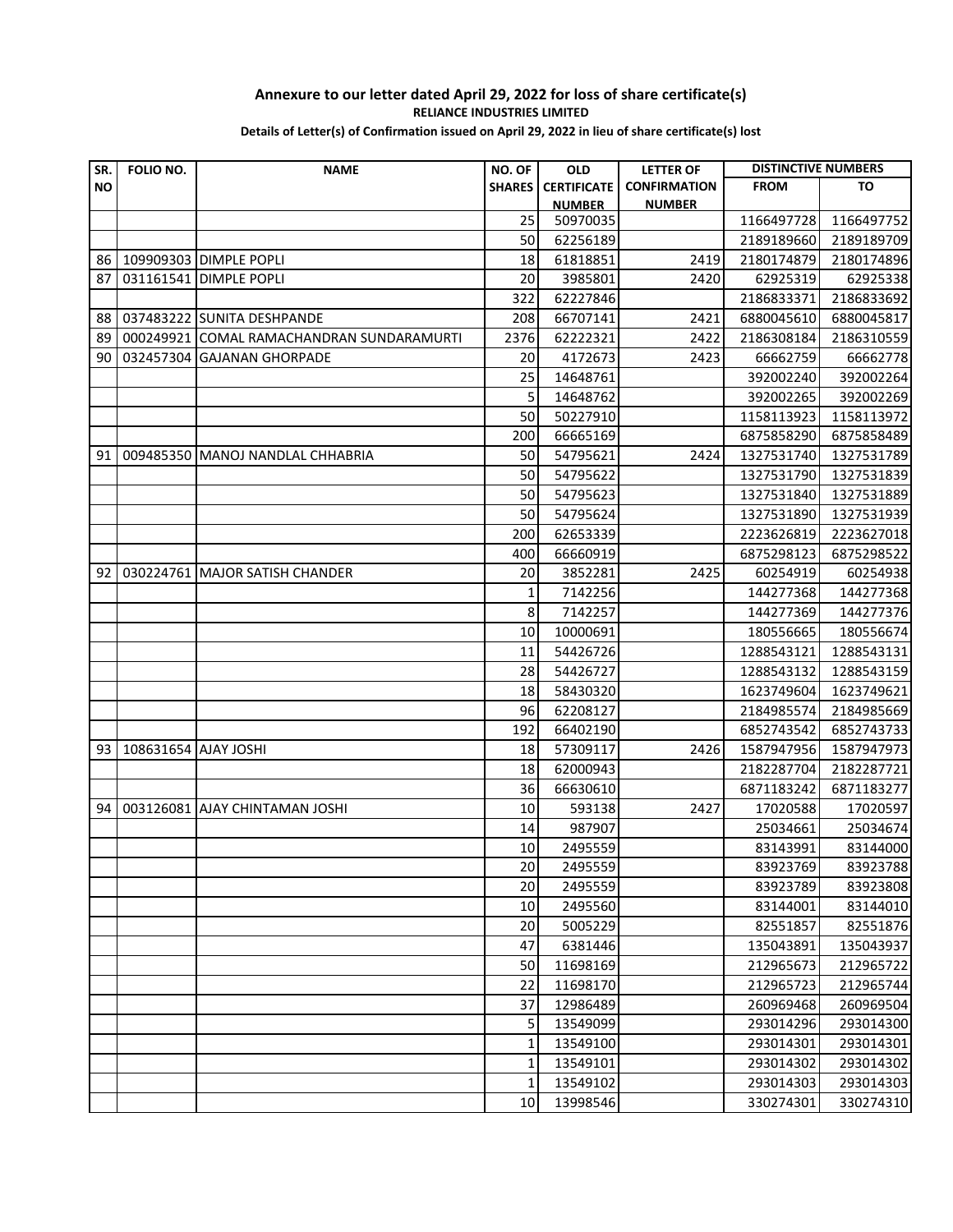#### **Annexure to our letter dated April 29, 2022 for loss of share certificate(s) RELIANCE INDUSTRIES LIMITED Details of Letter(s) of Confirmation issued on April 29, 2022 in lieu of share certificate(s) lost**

| SR.       | FOLIO NO. | <b>NAME</b>             | NO. OF        | <b>OLD</b>         | <b>LETTER OF</b>    | <b>DISTINCTIVE NUMBERS</b> |                       |
|-----------|-----------|-------------------------|---------------|--------------------|---------------------|----------------------------|-----------------------|
| <b>NO</b> |           |                         | <b>SHARES</b> | <b>CERTIFICATE</b> | <b>CONFIRMATION</b> | <b>FROM</b>                | TO                    |
|           |           |                         |               | <b>NUMBER</b>      | <b>NUMBER</b>       |                            |                       |
|           |           |                         | 1             | 13998547           |                     | 330274311                  | 330274311             |
|           |           |                         | 1             | 13998548           |                     | 330274312                  | 330274312             |
|           |           |                         | 1             | 13998549           |                     | 330274313                  | 330274313             |
|           |           |                         | 50            | 14973588           |                     | 398583835                  | 398583884             |
|           |           |                         | 50            | 14973589           |                     | 398583885                  | 398583934             |
|           |           |                         | 50            | 14973590           |                     | 398583935                  | 398583984             |
|           |           |                         | 10            | 14973591           |                     | 398583985                  | 398583994             |
|           |           |                         | 5             | 14973592           |                     | 398583995                  | 398583999             |
|           |           |                         | 50            | 51801868           |                     | 1192732316                 | 1192732365            |
|           |           |                         | 50            | 51801869           |                     | 1192732366                 | 1192732415            |
|           |           |                         | 50            | 51801870           |                     | 1192732416                 | 1192732465            |
|           |           |                         | 50            | 51801871           |                     | 1192732466                 | 1192732515            |
|           |           |                         | 50            | 51801872           |                     | 1192732516                 | 1192732565            |
|           |           |                         | 50            | 51801873           |                     | 1192732566                 | 1192732615            |
|           |           |                         | 50            | 51801874           |                     | 1192732616                 | 1192732665            |
|           |           |                         | 50            | 51801875           |                     | 1192732666                 | 1192732715            |
|           |           |                         | 4             | 51801876           |                     | 1192732716                 | 1192732719            |
|           |           |                         | 42            | 51801877           |                     | 1192732720                 | 1192732761            |
|           |           |                         | 18            | 58471698           |                     | 1625463926                 | 1625463943            |
|           |           |                         | 910           | 62379877           |                     | 2198964042                 | 2198964951            |
|           |           |                         | 1820          | 66628624           |                     | 6870936675                 | 6870938494            |
| 95        | 036219807 | <b>CHATRABHUI KOTAK</b> | 20            | 4685228            | 2428                | 76913859                   | 76913878              |
|           |           |                         | 20            | 4685229            |                     | 76913879                   | 76913898              |
|           |           |                         | 25            | 16674419           |                     | 467092365                  | 467092389             |
|           |           |                         | 5             | 16674420           |                     | 467092390<br>6878957219    | 467092394             |
|           |           |                         | 160           | 66695548           |                     |                            | 6878957378            |
| 96 l      |           | 029759111 RANALD ROCHA  | 20            | 3785767            | 2429                | 58924639                   | 58924658              |
|           |           |                         | 20<br>10      | 3785768<br>7097683 |                     | 58924659<br>143899864      | 58924678<br>143899873 |
|           |           |                         | 10            | 10325998           |                     | 185088695                  | 185088704             |
|           |           |                         | 25            | 14598081           |                     | 391033210                  | 391033234             |
|           |           |                         | 5             | 14598082           |                     | 391033235                  | 391033239             |
|           |           |                         | 50            | 51496831           |                     | 1180269202                 | 1180269251            |
|           |           |                         | 10            | 51496832           |                     | 1180269252                 | 1180269261            |
|           |           |                         | 30            | 51496833           |                     | 1180269262                 | 1180269291            |
|           |           |                         | 180           | 62406357           |                     | 2202316157                 | 2202316336            |
| 97        |           | 036638001 PRADEEP RATHI | 10            | 5961888            | 2430                | 75221879                   | 75221888              |
|           |           |                         | 20            | 5961888            |                     | 75222639                   | 75222658              |
|           |           |                         | 20            | 5961888            |                     | 75222659                   | 75222678              |
|           |           |                         | 10            | 5961889            |                     | 75221889                   | 75221898              |
|           |           |                         | 20            | 5961889            |                     | 75221899                   | 75221918              |
|           |           |                         | 20            | 5961889            |                     | 75221959                   | 75221978              |
|           |           |                         | 20            | 5961890            |                     | 75221979                   | 75221998              |
|           |           |                         | 20            | 5961890            |                     | 75222159                   | 75222178              |
|           |           |                         | 10            | 5961890            |                     | 75222179                   | 75222188              |
|           |           |                         | 20            | 5961891            |                     | 75222039                   | 75222058              |